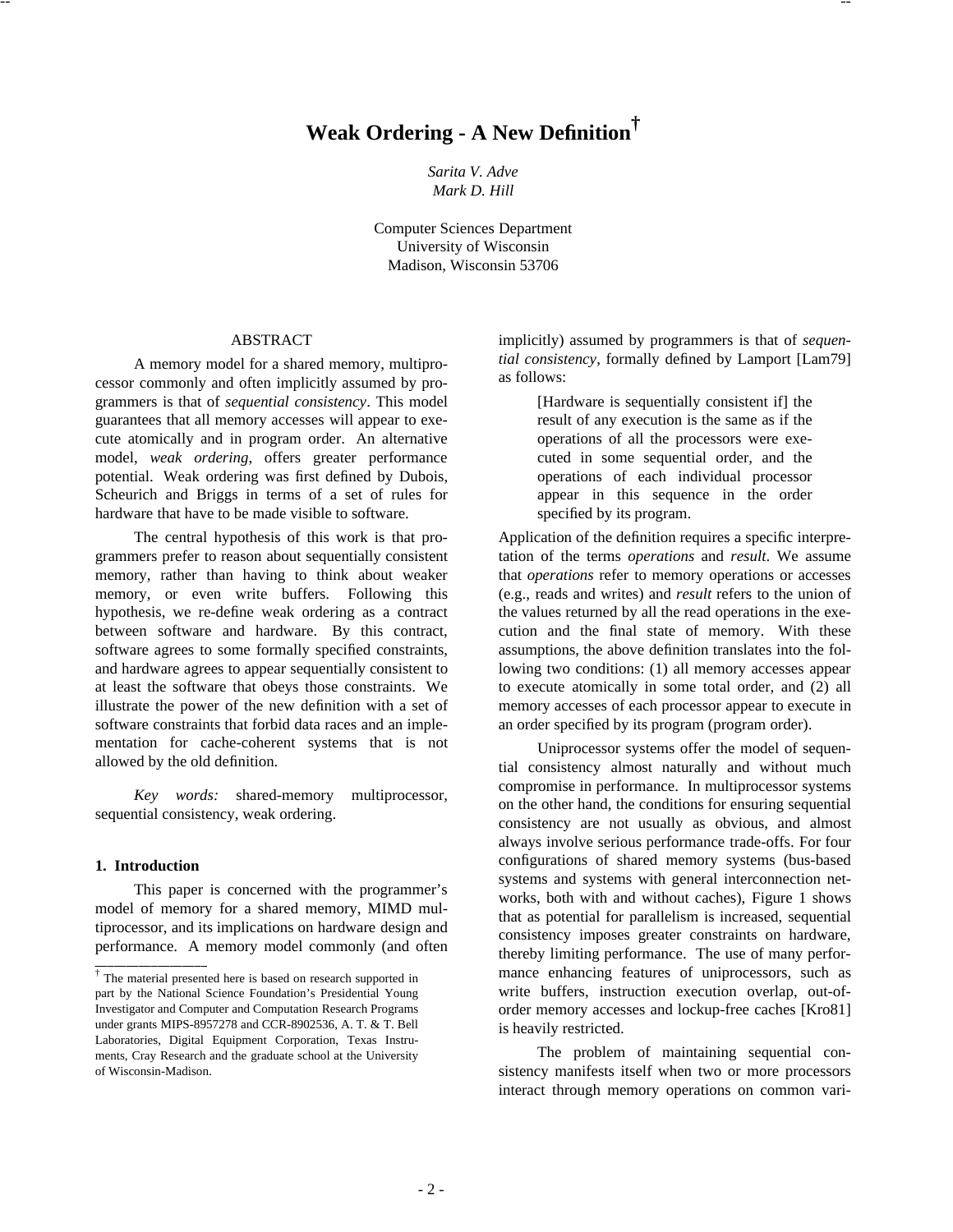Initially 
$$
X = Y = 0
$$
  
\n $P_1$   $P_2$   
\n $X = 1$   $Y = 1$   
\nif  $(Y == 0)$  kill  $P_2$  if  $(X == 0)$  kill  $P_1$ 

-----------------------------

-- --

Result -  $P_1$  and  $P_2$  are both killed

Figure 1. A violation of sequential consistency.

Sequential consistency is violated since there does not exist a total order of memory accesses that is consistent with program order, and kills both  $P_1$  and  $P_2$ . Note that there are no data dependencies among the instructions of either processor. Thus simple interlock logic does not preclude the second instruction from being issued before the first in either processor.

**Shared-bus systems without caches** - The execution is possible if the accesses of a processor are issued out of order, or if reads are allowed to pass writes in write buffers.

**Systems with general interconnection networks without caches** - The execution is possible even if accesses of a processor are issued in program order, but reach memory modules in a different order [Lam79].

**Shared-bus systems with caches** - Even with a cache coherence protocol [ArB86], the execution is possible if the accesses of a processor are issued out-of-order, or if reads are allowed to pass writes in write buffers.

**Systems with general interconnection networks and caches** - The execution is possible even if accesses of a processor are issued and reach memory modules in program order, but do not *complete* in program order. Such a situation can arise if both processors initially have X and Y in their caches, and a processor issues its read before its write is propagated to the cache of the other processor.

ables. In many cases, these interactions can be partitioned into operations that are used to order events, called *synchronization*, and the other more frequent operations that read and write data. If synchronization operations are made recognizable to the hardware, and actions to ensure sequential consistency could be restricted to such operations, then higher overall performance might be achieved by completing normal reads and writes faster. These considerations motivate an alternative programmer's model that relies on synchronization that is visible to the hardware to order memory accesses. Dubois, Scheurich and Briggs have defined such systems in terms of conditions on hardware and have named them *weakly ordered* [DSB86,DSB88, Sch89].

We believe that weak ordering facilitates high performance implementations, but that programmers prefer to reason about sequentially consistent memory rather than weaker memory systems or even write buffers. Hence, a description of memory should not require the specification of the performance enhancing features of the underlying hardware. Rather, such features should be camouflaged by defining the memory model in terms of constraints on software which, if obeyed, make the weaker system appear sequentially consistent.

After surveying related work in Section 2, we give a new definition of weak ordering in Section 3. We illustrate the advantages of this definition with an example set of software constraints in Section 4 and an example implementation in Section 5. Finally, in Section 6, we use these example constraints and example implementation to analyze our framework and compare it with that given by Dubois, et al. For the convenience of the reader, the key definitions used throughout the paper are repeated in Appendix C.

#### **2. Related Work**

This section briefly describes relevant previous work on sequential consistency (Section 2.1) and weak ordering (Section 2.2). A more detailed survey of the subject appears in [AdH89].

# **2.1. Sequential Consistency**

 Sequential consistency was first defined by Lamport [Lam79], and discussed for shared memory systems with general interconnection networks, but no caches. For single bus cache-based systems, a number of cache-coherence protocols have been proposed in the literature [ArB86]. Most ensure sequential consistency. In particular, Rudolph and Segall have developed two protocols, which they formally prove guarantee sequential consistency [RuS84]. The RP3 [BMW85,PBG85] is a cache-based system, where processor memory communication is via an Omega network, but the management of cache coherence for shared writable variables is entrusted to the software. Sequential consistency is ensured by requiring a process to wait for an acknowledgement from memory for its previous miss on a shared variable before it can issue another access to such a variable. In addition, the RP3 also provides an option by which a process is required to wait for acknowledgements on its outstanding requests only on a *fence* instruction. As will be apparent later, this option functions as a weakly ordered system.

> Dubois, Scheurich and Briggs have analyzed the problem of ensuring sequential consistency in systems that allow caching of shared variables, without impos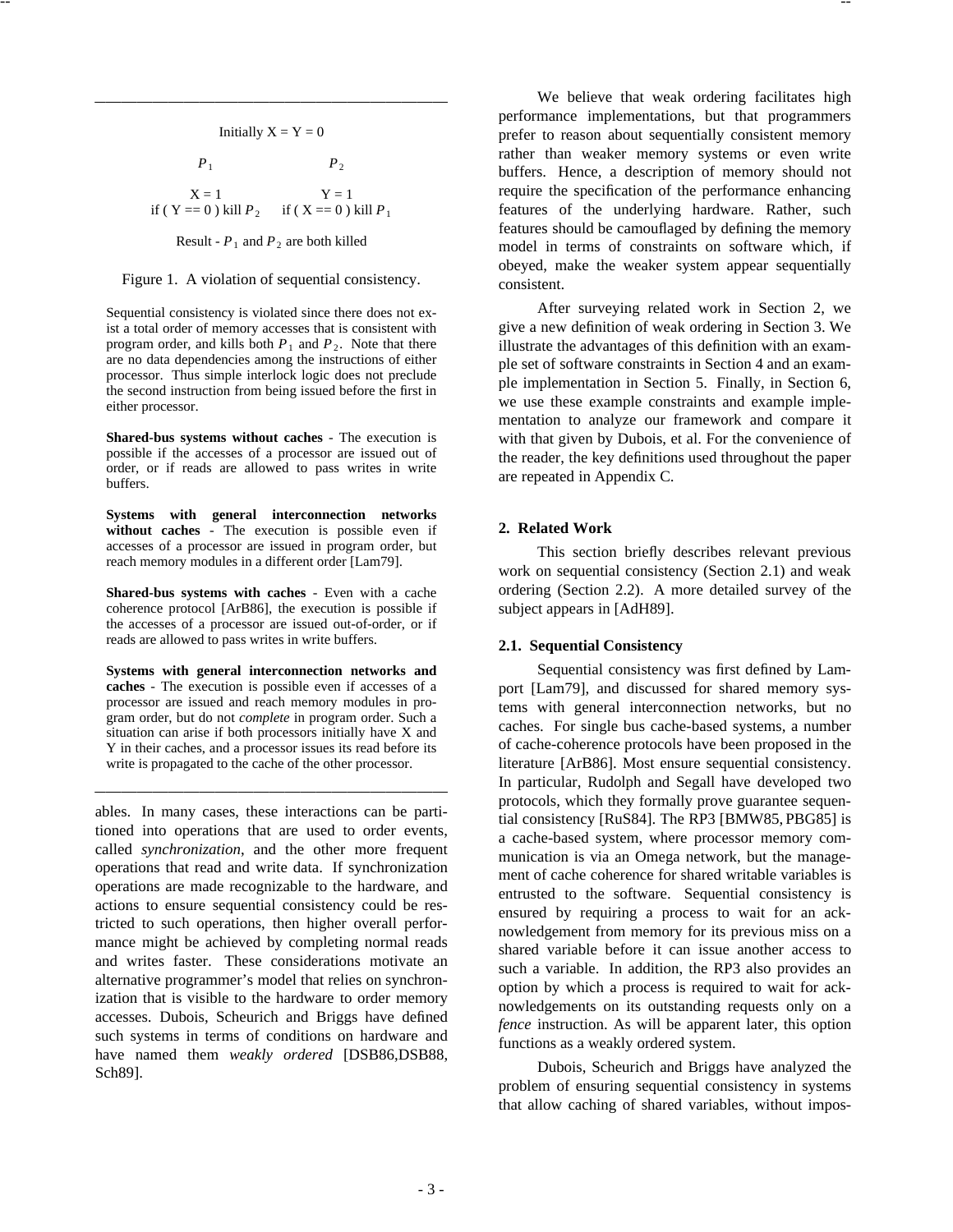ing any constraints on the interconnection network [DSB86, DSB88,ScD87,Sch89]. A sufficient condition for sequential consistency for cache-based systems has been stated [ScD87, Sch89]. The condition is satisfied if all processors issue their accesses in program order, and no access is issued by a processor until its previous accesses have been *globally performed*. A write is globally performed when its modification has been propagated to all processors. A read is globally performed when the value it returns is bound and the write that

The notion of *strong ordering* as an equivalent of sequential consistency was defined in [DSB86]. However, there do exist programs that can distinguish between strong ordering and sequential consistency [AdH89] and hence, strong ordering is not strictly equivalent to sequential consistency. Strong ordering has been discarded in [Sch89] in favor of a similar model, viz., concurrent consistency. A concurrently consistent system is defined to behave like a sequentially consistent system for most practical purposes.

wrote this value is globally performed.

Collier has developed a general framework to characterize architectures as sets of rules, where each rule is a restriction on the order of execution of certain memory operations. [Col84,Col90]. He has proved that for most practical purposes, a system where all processors observe all write operations in the same order (called write synchronization), is indistinguishable from a system where all writes are executed atomically.

Shasha and Snir have proposed a software algorithm to ensure sequential consistency [ShS88]. Their scheme statically identifies a minimal set of pairs of accesses within a process, such that delaying the issue of one of the elements in each pair until the other is globally performed guarantees sequential consistency. However, the algorithm depends on detecting conflicting data accesses at compile time and so its success depends on data dependence analysis techniques, which may be quite pessimistic.

The conditions for sequential consistency of memory accesses are analogous to the serialization condition for transactions in concurrent database systems [BeG81,Pap86]. However, database systems seek to serialize the effects of entire transactions, which may be a series of reads and writes while we are concerned with the atomicity of individual reads and writes. While the concept of a transaction may be extended to our case as well and the database algorithms applied, practical reasons limit the feasibility of this application. In particular, since database transactions may involve multiple disk accesses, and hence take much longer than simple memory accesses, database systems can afford to incur a much larger overhead for concurrency control.

# **2.2. Weak Ordering**

-- --

Weakly ordered systems depend on explicit, hardware recognizable synchronization operations to order the effects of events initiated by different processors in a system. Dubois, Scheurich and Briggs first defined weak ordering in [DSB86] as follows:

**Definition 1:** In a multiprocessor system, storage accesses are weakly ordered if (1) accesses to global synchronizing variables are strongly ordered, (2) no access to a synchronizing variable is issued by a processor before all previous global data accesses have been globally performed, and if (3) no access to global data is issued by a processor before a previous access to a synchronizing variable has been globally performed.

It was recognized later in [ScD88, Sch89] that the above three conditions are not necessary to meet the intuitive goals of weak ordering. In Section 3, we give a new definition that we believe formally specifies this intuition.

Bisiani, Nowatzyk and Ravishankar have proposed an algorithm [BNR89] for the implementation of weak ordering on distributed memory systems. Weak ordering is achieved by using timestamps to ensure that a synchronization operation completes only after *all* accesses previously issued by *all* processors in the system are complete. The authors mention that for synchronization operations that require a value to be returned, it is possible to send a tentative value before the operation completes, if a processor can undo subsequent operations that may depend on it, after receiving the actual value. In [AdH89], we discuss how this violates condition 3 of Definition 1, but does not violate the new definition of weak ordering below.

#### **3. Weak Ordering - A New Definition.**

We view weak ordering as an interface (or contract) between software and hardware. Three desirable properties for this interface are: (1) it should be formally specified so that separate proofs can be done to ascertain whether software and hardware are correct (i.e., they obey their respective sides of the contract), (2) the programmer's model of hardware should be simple to avoid adding complexity to the already difficult task of parallel programming, and (3) the hardware designer's model of software should facilitate highperformance, parallel implementations.

Let a *synchronization model* be a set of constraints on memory accesses that specify how and when synchronization needs to be done.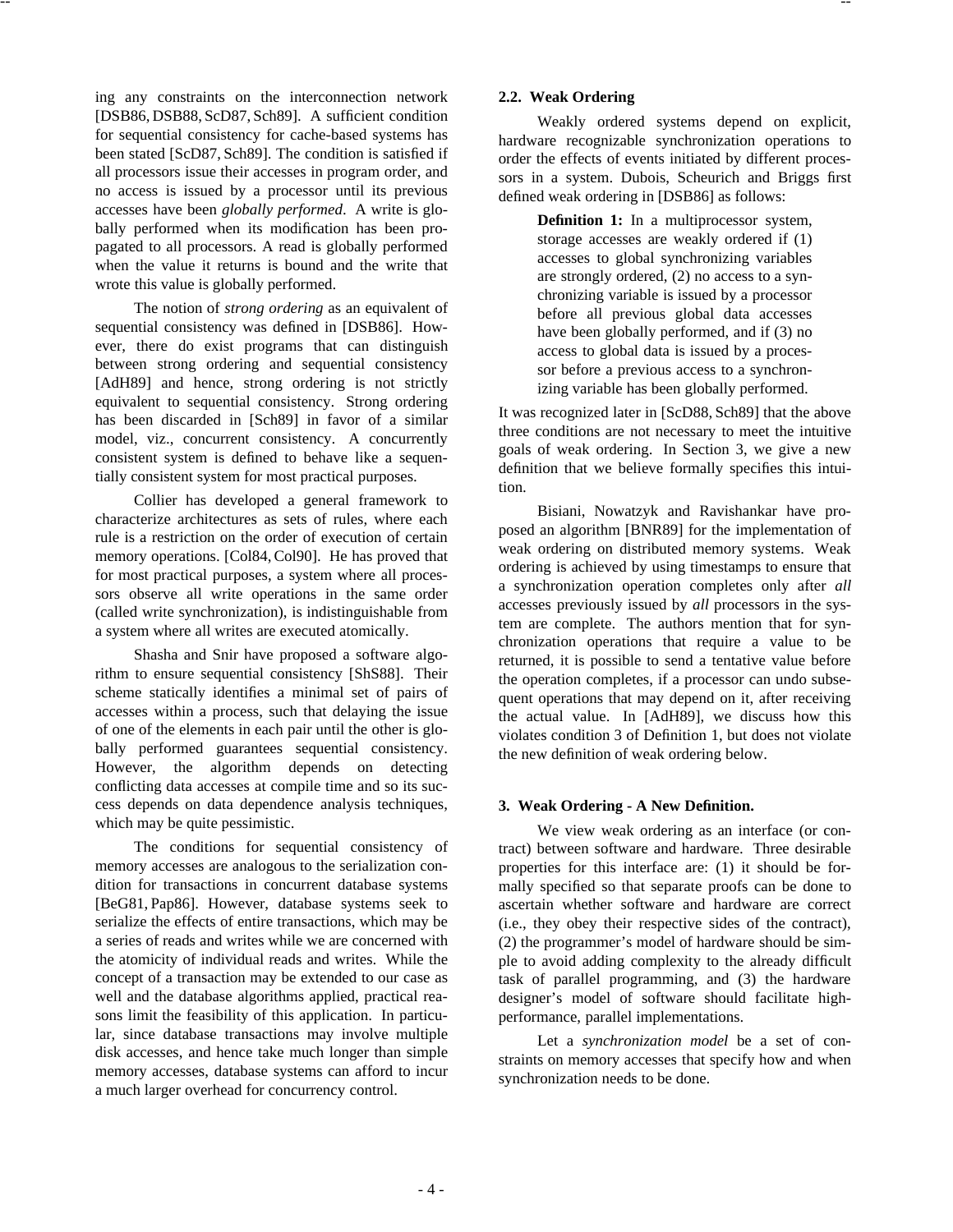Our new definition of weak ordering is as follows.

**Definition 2:** Hardware is weakly ordered with respect to a synchronization model if and only if it appears sequentially consistent to all software that obey the synchronization model.

-- --

This definition of weak ordering addresses the above mentioned properties as follows. (1) It is formally specified. (2) The programmer's model of hardware is kept simple by expressing it in terms of sequential consistency, the most frequently assumed software model of shared memory. Programmers can view hardware as sequentially consistent if they obey the synchronization model. (3) High-performance hardware implementations are facilitated in two ways. First, hardware designers retain maximum flexibility, because requirements are placed on how the hardware should appear, but not on how this appearance should be created. Second, the framework of this definition allows new (and better) synchronization models to be defined as software paradigms and hardware implementation techniques evolve.

However, there are some disadvantages of defining a weakly ordered system in this manner. First, there are useful parallel programmer's models that are not easily expressed in terms of sequential consistency. One such model is used by the designers of asynchronous algorithms [DeM88]. (We expect, however, it will be straightforward to *implement* weakly ordered hardware to obtain reasonable results for asynchronous algorithms.)

Second, for any potential performance benefit over a sequentially consistent system, the synchronization model of a weakly ordered system will usually constrain software to synchronize using operations visible to the hardware. For some algorithms, it may be hard to recognize which operations do synchronization. Furthermore, depending on the implementation, synchronization operations could be much slower than data accesses. We believe, however, that slow synchronization operations coupled with fast reads and writes will yield better performance than the alternative, where hardware must assume all accesses could be used for synchronization (as in [Lam86]).

Third, programmers may wish to debug programs on a weakly ordered system that do not (yet) fully obey the synchronization model. The above definition allows hardware to return random values when the synchronization model is violated. We expect real hardware, however, to be much more well-behaved. Nevertheless, hardware designers may wish to tell programmers exactly what their hardware may do when the synchronization model is violated, or build hardware that offers an additional option of being sequentially consistent for all software, albeit at reduced speed.

Alternatively, programmers may wish that a synchronization model be specified so that it is possible and practical to verify whether a program, or at least an execution of a program, meets the conditions of the model. Achieving this goal may add further constraints to software and hardware.

To demonstrate the utility of our definition, we next give an example synchronization model. In Section 5, we discuss an implementation of a system that is weakly ordered with respect to this synchronization model, but is not allowed by Definition 1.

# **4. A Synchronization Model: Data-Race-Free-0**

In this section, we define a synchronization model that is a simple characterization of programs that forbid data races. We call this model *Data-Race-Free-0* (DRF0) and use it only as an example to illustrate an application of our definition. In Section 6, we indicate how DRF0 may be refined to yield other data-race-free models that impose fewer constraints, are as realistic and reasonable as DRF0, but lead to better implementations. In defining DRF0, we have avoided making any assumptions regarding the particular methods used for synchronization or parallelization. The knowledge of any restrictions on these methods (for example, sharing only through monitors, or parallelism only through doall loops) can lead to simpler specifications of datarace-free synchronization models.

Intuitively, a synchronization model specifies the operations or primitives that may be used for synchronization, and indicates when there is "enough" synchronization in a program. The only restrictions imposed by DRF0 on synchronization operations are: (1) the operation should be recognizable by hardware, and (2) the operation should access only one memory location. Thus, a synchronization operation could be a special instruction such as a TestAndSet that accesses only a single memory location, or it could be a normal memory access but to some special location known to the hardware. However, an operation that swaps the values of two memory locations cannot be used as a synchronization primitive for DRF0.

To formally specify the second feature of DRF0, viz., an indication of when there is "enough" synchronization in a program, we first define a set of *happensbefore* relations for a program. Our definition is closely related to the "happened-before" relation defined by Lamport [Lam78] for message passing systems, and the "approximate temporal order" used by Netzer and Miller [NeM89] for detecting races in shared memory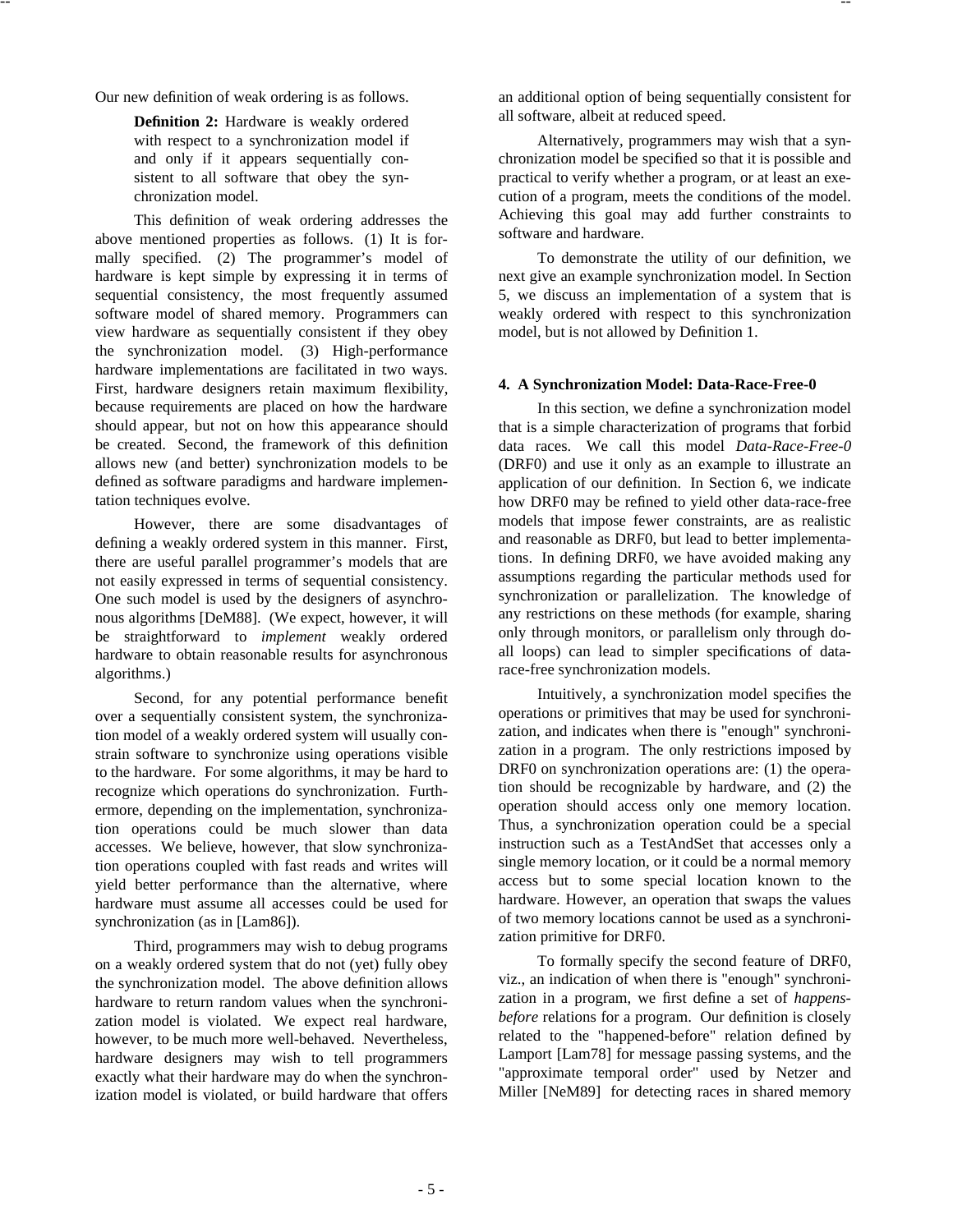parallel programs that use semaphores.

A happens-before relation for a program is a partial order defined for an *execution* of the program on an abstract, idealized architecture where all memory accesses are executed atomically and in program order. For such an execution, two operations initiated by different processors are ordered by happens-before only if there exist intervening synchronization operations between them. To define happens-before formally, we first define two other relations, program order or  $\frac{po}{r}$ , and synchronization order or  $\xrightarrow{s_0}$ . Let  $op_1$  and  $op_2$  be any two memory operations occurring in an execution. Then,

-- --

 $op_1 \stackrel{po}{\longrightarrow} op_2$  *iff*  $op_1$  occurs before  $op_2$  in program order for some process.

 $op_1 \xrightarrow{so} op_2$  *iff*  $op_1$  and  $op_2$  are synchronization operations accessing the same location and  $op_1$ completes before  $op_2$  in the execution.

A *happens-before* relation or  $\xrightarrow{hb}$  is defined for an execution on the idealized architecture, as the irreflexive transitive closure of  $\frac{p_0}{p_0}$  and  $\frac{s_0}{p_0}$ , i.e.,  $\frac{hb}{p_0}$  $=$   $(\longrightarrow_{\text{po}})$   $\longrightarrow_{\text{so}})$   $\rightarrow$   $\rightarrow$   $\rightarrow$   $\rightarrow$   $\rightarrow$ 

For example, consider the following chain of operations in an execution on the idealized architecture.

$$
op(P_1,x) \xrightarrow{po} S(P_1,s) \xrightarrow{so} S(P_2,s) \xrightarrow{po} S(P_2,t) \xrightarrow{so} S(P_3,t) \xrightarrow{po} op(P_3,x)
$$

 $op(P_i,x)$  is a read or a write operation initiated by processor  $P_i$  on location *x*. Similarly,  $S(P_j, s)$  is a synchronization operation initiated by processor  $P_j$  on location *s*. The definition of happens-before then implies that  $op(P_1,x) \xrightarrow{\text{hb}} op(P_3,x)$ .

From the above definition, it follows that  $\xrightarrow{hb}$ defines a partial order on the accesses of one execution of a program on the idealized architecture. Since, in general, there can be many different such executions of a program (due to the many possible  $\rightarrow^{\text{so}}$  relations), there may be more than one happens-before relation defined for a program.

To account for the initial state of memory, we assume that before the actual execution of a program, one of the processors executes a (hypothetical) initializing write to every memory location followed by a (hypothetical) synchronization operation to a special location. This is followed by a (hypothetical) synchronization operation to the same location by each of the other processors. The actual execution of the program is assumed to begin after all the synchronization operations are complete. Similarly, to account for the final state of memory, we assume a set of final reads and synchronization operations analogous to the initializing operations for the initial state. Henceforth, an idealized exe-

cution will implicitly refer to an execution on the idealized architecture augmented for the initial and final state of memory as above, and a happens-before relation will be assumed to be defined for such an augmented execution.

The happens-before relation can now be used to indicate when there is "enough" synchronization in a program for the synchronization model DRF0. The complete formal definition of DRF0 follows.

> **Definition 3:** A program obeys the synchronization model Data-Race-Free-0 (DRF0), if and only if

> (1) all synchronization operations are recognizable by the hardware and each accesses exactly one memory location, and

> (2) for any execution on the idealized system (where all memory accesses are executed atomically and in program order), all conflicting accesses are ordered by the happens-before relation corresponding to the execution.

Two accesses are said to *conflict* if they access the same location and they are not both reads. Figures 2a and 2b show executions that respectively obey and violate DRF0.

DRF0 is a formalization that prohibits data races in a program. We believe that this allows for faster hardware than an unconstrained synchronization model, without reducing software flexibility much, since a large majority of programs are already written using explicit synchronization operations and attempt to avoid data races. In addition, although DRF0 specifies synchronization operations in terms of primitives at the level of the hardware, a programmer is free to build and use higher level, more complex synchronization operations. As long as the higher level operations use the primitives appropriately, a program that obeys DRF0 at the higher level will also do so at the level of the hardware primitives. Furthermore, current work is being done on determining when programs are data-race-free, and in locating the races when they are not [NeM89].

# **5. An Implementation for Weak Ordering w.r.t. DRF0**

In the last section, we gave an example synchronization model to illustrate the use of the new definition of weak ordering. This section demonstrates the flexibility afforded to the hardware designer due to the formalization of the synchronization model and the absence of any hardware prescriptions in Definition 2. We give a set of sufficient conditions for implementing weak ordering with respect to DRF0 that allow a viola-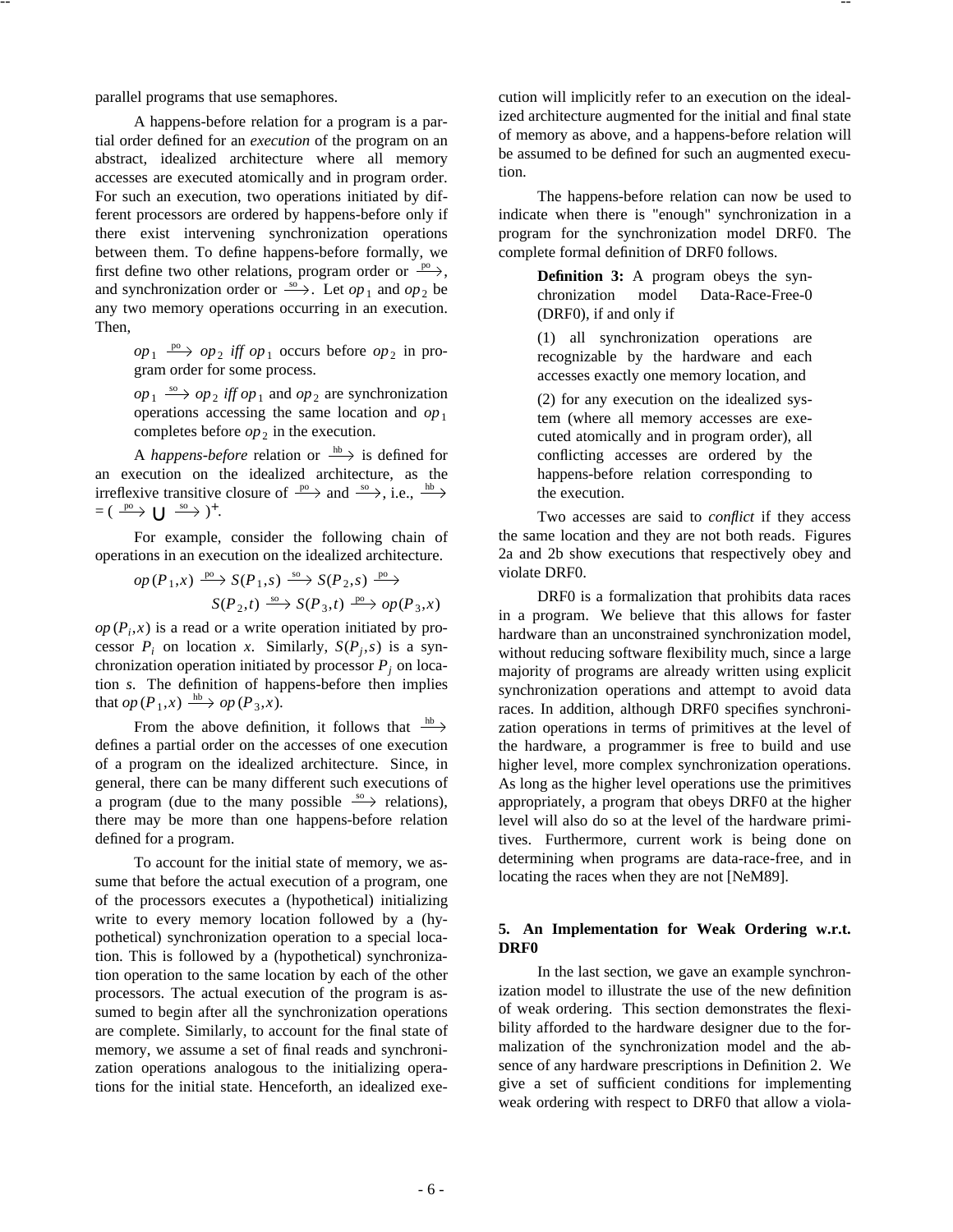

-- --

Figure 2. An example and counter-example of DRF0.

Two executions on the idealized architecture are represented. The Pi's denote processors.  $R(x)$ ,  $W(x)$  and S(x) respectively denote data read, data write and synchronization operations on the variable x. Time flows downward. An access by processor Pi appears vertically below Pi, in a position reflecting the time at which it was completed. (a) - The execution shown obeys DRF0 since all conflicting accesses are ordered by happens-before. (b) - The execution does not obey DRF0 since the accesses of P0 conflict with the write of P1 but are not ordered with respect to it by happens-before. Similarly, the writes by P2 and P4 conflict, but are unordered.

tion of Definition 1 (Section 5.1). To illustrate an application of these conditions, we describe for a fairly general cache-coherent system (Section 5.2), an example implementation that does not obey the second or the third conditions of Definition 1 (Section 5.3).

#### **5.1. Sufficient Conditions**

An implementation based on Definition 1 requires a processor to stall on a synchronization operation until all its previous accesses are globally performed. This serves to ensure that any other processor subsequently synchronizing on the same location will observe the effects of all these accesses. We propose to stall only the processor that issues the *subsequent* synchronization

 operation until the accesses by the *previous* processor are globally performed. Thus, the first processor is not required to stall and can overlap the completion of its pending accesses with those issued after the synchronization operation. Below, we give a set of sufficient conditions for an implementation based on this notion.

> For brevity, we will adopt the following conventions in formalizing our sufficient conditions. Unless mentioned otherwise, *reads* will include data (or ordinary) read operations, read-only synchronization operations, and the read component of synchronization operations that both read and write memory. Similarly, *writes* will include data writes, write-only synchronization operations, and the write component of read-write synchronization operations.

> A *commit point* is defined for every operation as follows. A read commits when its return value is dispatched back towards the requesting processor. A write commits when its value could be dispatched for some read. A read-write synchronization operation commits when its read and write components commit. Similarly, a read-write synchronization operation is globally performed when its read and write components are globally performed. We will say that an access is *generated* when it ''first comes into existence''.

> Hardware is weakly ordered with respect to DRF0 if it meets the following requirements.

- 1. Intra-processor dependencies are preserved.
- 2. All writes to the *same* location can be totally ordered based on their commit times, and this is the order in which they are observed by all processors.
- 3. All synchronization operations to the *same* location can be totally ordered based on their commit times, and this is also the order in which they are globally performed. Further, if  $S_1$  and  $S_2$  are synchronization operations and  $S_1$  is committed and globally performed before  $S_2$ , then all components of  $S_1$  are committed and globally performed before any in  $S_2$ .
	- 4. A new access is not generated by a processor until all its previous synchronization operations (in program order) are committed.
	- 5. Once a synchronization operation S by processor *Pi* is committed, no other synchronization operations on the *same* location by another processor can commit until after all reads of *P<sup>i</sup>* before S (in program order) are committed and all writes of *P<sup>i</sup>* before S are globally performed.

To prove the correctness of the above conditions, we first prove in Appendix A, a lemma stating a (simpler) *necessary* and *sufficient* condition for weak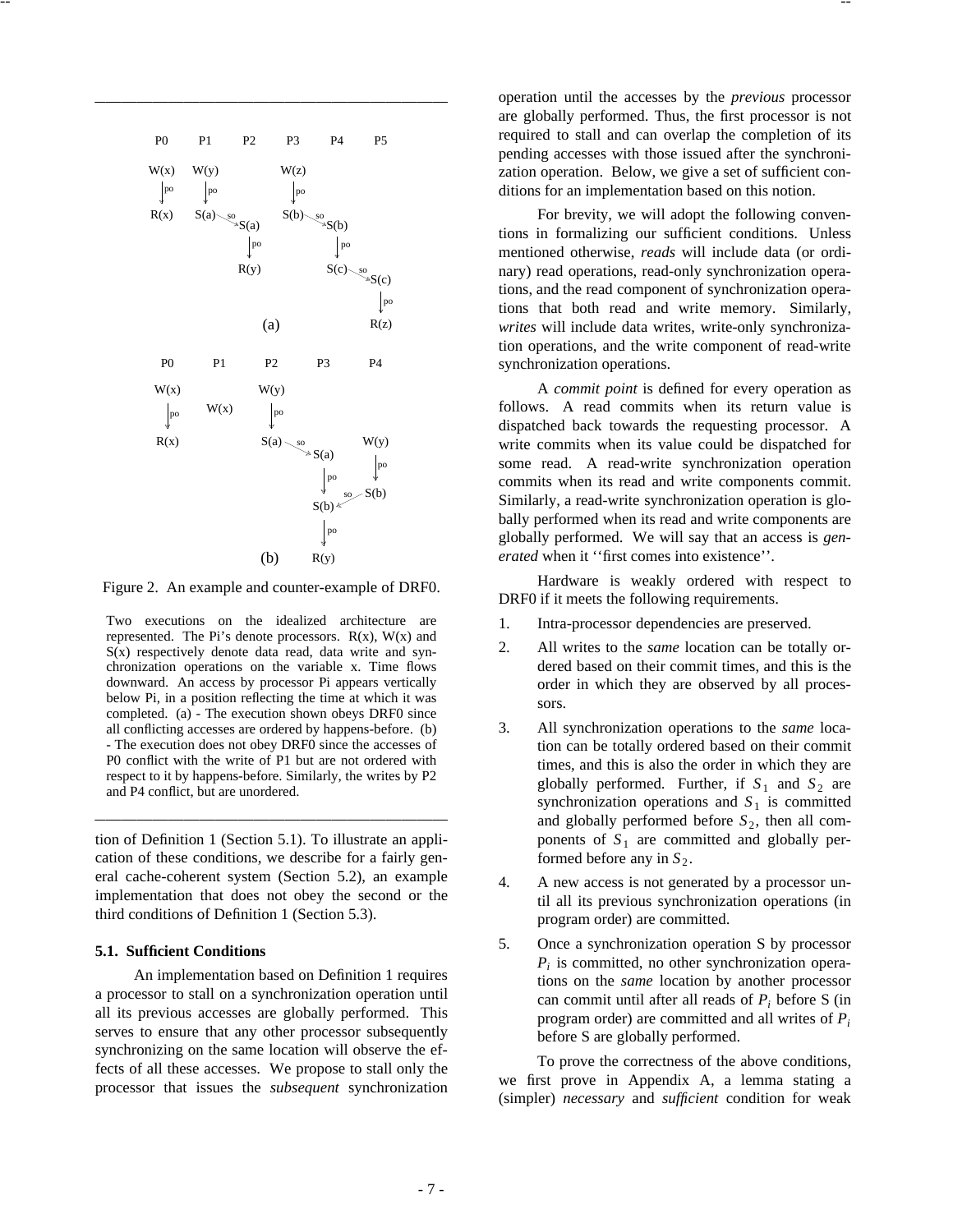ordering with respect to DRF0. We then show in Appendix B that the above conditions satisfy the condition of Lemma 1.

The conditions given do not explicitly allow process migration. Re-scheduling of a process on another processor is possible if it can be ensured that before a context switch, all previous reads of the process have returned their values and all previous writes have been globally performed.

#### **5.2. An Implementation Model**

This section discusses assumptions for an example underlying system on which an implementation based directly on the conditions of Section 5.1 will be discussed. Consider a system where every processor has an independent cache and processors are connected to memory through a general interconnection network. In particular, no restrictions are placed on the kind of data a cache may contain, nor are any assumptions made regarding the atomicity of any transactions on the interconnection network. A straightforward directory-based, writeback cache coherence protocol, similar to those discussed in [ASH88], is assumed. In particular, for a write miss on a line that is present in *valid* (or *shared*) state in more than one cache, the protocol requires the directory to send messages to invalidate these copies of the line. Our protocol allows the line requested by the write to be forwarded to the requesting processor in parallel with the sending of these invalidations. On receipt of an invalidation, a cache is required to return an acknowledgement (ack) message to the directory (or memory). When the directory (or memory) receives all the acks pertaining to a particular write, it is required to send its ack to the processor cache that issued the write.

We assume that the value of a write issued by processor  $P_i$  cannot be dispatched as a return value for a read until the write modifies the copy of the accessed line in  $P_i$ 's cache. Thus, a write commits only when it modifies the copy of the line in its local cache. However, other copies of the line may not be invalidated.

Within a processor, all dependencies will be assumed to be maintained. Read and write components of a read-write synchronization operation will be assumed to execute atomically with respect to other synchronization operations on the *same* location. All synchronization operations will be treated as write operations by the cache coherence protocol.

#### **5.3. An Implementation**

We now outline an example implementation based on the conditions of Section 5.1 for the cachebased system discussed in Section 5.2.

The first condition of Section 5.1 is directly implemented in our model system. Conditions 2 and 3 are ensured by the cache coherence protocol and by the fact that all synchronization operations are treated as writes, and the components of a synchronization operation are executed atomically with respect to other synchronization operations on the *same* location. For condition 4, all operations are generated in program order. In addition, after a synchronization operation, no new accesses are generated until the line accessed is procured by the processor in *exclusive* (or *dirty*) state, and the operation performed on this copy of the line. To meet condition 5, a counter (similar to one used in RP3) that is initialized to zero is associated with every processor, and an extra bit called the *reserve* bit is associated with every cache line. The condition is satisfied as follows.

On a cache miss, the corresponding processor counter is incremented. The counter is decremented on the receipt of a line in response to a read request, or to a write request for a line that was originally in exclusive state in some processor cache. The counter is also decremented when an ack from memory is received indicating that a previous write to a *valid* or *shared* line has been observed by all processors. Thus a positive value on a counter indicates the number of outstanding accesses of the corresponding processor. When a processor generates a synchronization operation, it cannot proceed until it procures the line with the synchronization variable in its cache. If at this time, its counter has a positive value, i.e., there are outstanding accesses, the reserve bit of the cache line with the synchronization variable is set. All reserve bits are reset when the counter reads zero, i.e., when all previous reads have returned their values, and all previous writes have been globally performed<sup>1</sup>. When a processor  $P_i$  proceeds after a synchronization operation, it has the exclusive copy of the line with the synchronization variable in its cache. Hence, unless  $P_i$  writes back the line, the next request for it will be routed to *P<sup>i</sup>* . When a synchronization request is routed to a processor, it is serviced only if the reserve bit of the requested line is reset, otherwise the request is stalled until the counter reads  $zero<sup>2</sup>$ . Condition 5 can be met if it is ensured that a line with its reserve bit set, is never flushed out of a processor cache. A processor that requires such a flush is made to stall until its counter reads zero. However, we believe that such a case will occur fairly rarely and will not be detri-

<sup>1.</sup> This does not require an associative clear. It can be implemented by maintaining a small, fixed table of reserved blocks.

<sup>2.</sup> This might be accomplished by maintaining a queue of stalled requests to be serviced when the counter reads zero, or a negative ack may be sent to the processor that sent the request, asking it to try again.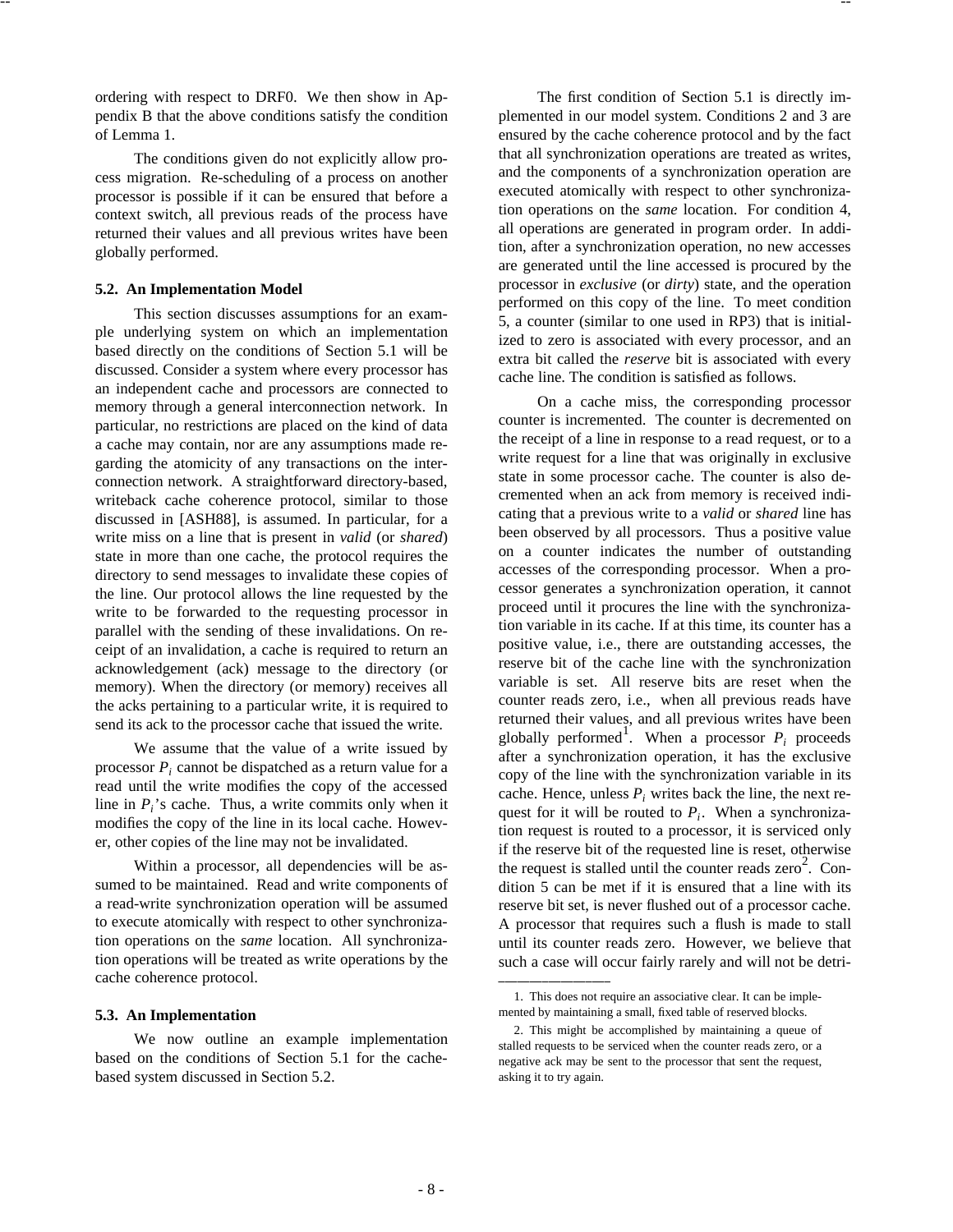mental to performance. Thus for the most part, processors will need to block only to commit synchronization operations<sup>3</sup>.

-- --

While previous accesses of a processor are pending after a synchronization operation, further accesses to memory will also increment the counter. This implies that a subsequent synchronization operation awaiting completion of the accesses pending before the previous synchronization operation, has to wait for the new accesses as well, before the counter reads zero and it is serviced. This can be avoided by allowing only a limited number of cache misses to be sent to memory while any line is reserved in the cache. This makes sure that the counter will read zero after a bounded number of increments after a synchronization operation is committed. A more dynamic solution involves providing a mechanism to distinguish accesses (and their acks) generated before a particular synchronization operation from those generated after [AdH89].

Though processors can be stalled at various points for unbounded amounts of time, deadlock can never occur. This is because the primary reason a processor blocks is to wait for some set of previously generated data reads to return, or some previously generated data writes and committed synchronization operations to be globally performed. Data read requests always return with their lines. Data writes also all always return with their lines, and their invalidation messages are always acknowledged. Hence, data writes are guaranteed to be globally performed. Similarly, a committed synchronization request only requires its invalidations to be acknowledged before it is globally performed. Since invalidations are always serviced, committed synchronization operations are also always globally performed. Hence a blocked processor will always unblock and termination is guaranteed.

# **6. Discussion**

In this section, we analyze the effectiveness of the new definition for weak ordering (Definition 2) as opposed to the old definition (Definition 1). We perform this analysis by comparing the example hardware implementation (Section 5.3) and the example set of software constraints (DRF0), with the hardware and software allowed by the old definition.

We first claim that the hardware of Definition 1 is weakly ordered by Definition 2 with respect to DRF0. Definition 1 implicitly assumes that intra-processor dependencies are maintained, and that writes to a *given*

location by a *given* processor are observed in the same order by all processors [DSB86]. We assume that condition 1 of Definition 1 requires synchronization operations to be executed in a sequentially consistent manner, and not just strongly ordered. With these additional conditions, our claim can be proved formally in a manner analogous to the proof of Appendix B.

We next determine if the example implementation for the new definition can perform better than an implementation that is also allowed by the old definition. One reason the example implementation may perform better is that with Definition 1 a synchronization operation has global manifestations - before such an operation is issued by a processor, its previous accesses should have been observed by *all* processors in the system. With Definition 2 and DRF0, on the other hand, synchronization operations need only affect the processors that subsequently synchronize on the same location (and additional processors that later synchronize with those processors).

Figure 3 illustrates how the example implementation exploits this difference when two processors,  $P_0$ and  $P_1$ , are sharing a data location x, and synchronizing on location s. Assume  $P_0$  writes x, does other work, *Unsets* s, and then does more work. Assume also that after *P*<sup>0</sup> *Unsets* s, *P*<sup>1</sup> *TestAndSets* s, does other work and then reads x. Assume further that the write of x takes a long time to be globally performed.



Figure 3. Analysis of the new implementation. 

 

Definition 1 allows  $P_0$  to issue and globally perform data accesses in parallel with the unfinished write of x until it wishes to issue the *Unset* of s. At that time  $P_0$  must stall until the write of x is globally performed. Furthermore, *P*<sup>1</sup> 's *TestAndSet* of s cannot succeed until the *Unset* of s, and hence also the write of x, is globally performed.

The example implementation allows  $P_0$  to continue to do other work after it has committed the *Unset* of

<sup>3.</sup> To allow process migration, a processor is also be required to stall on a context switch until its counter reads zero.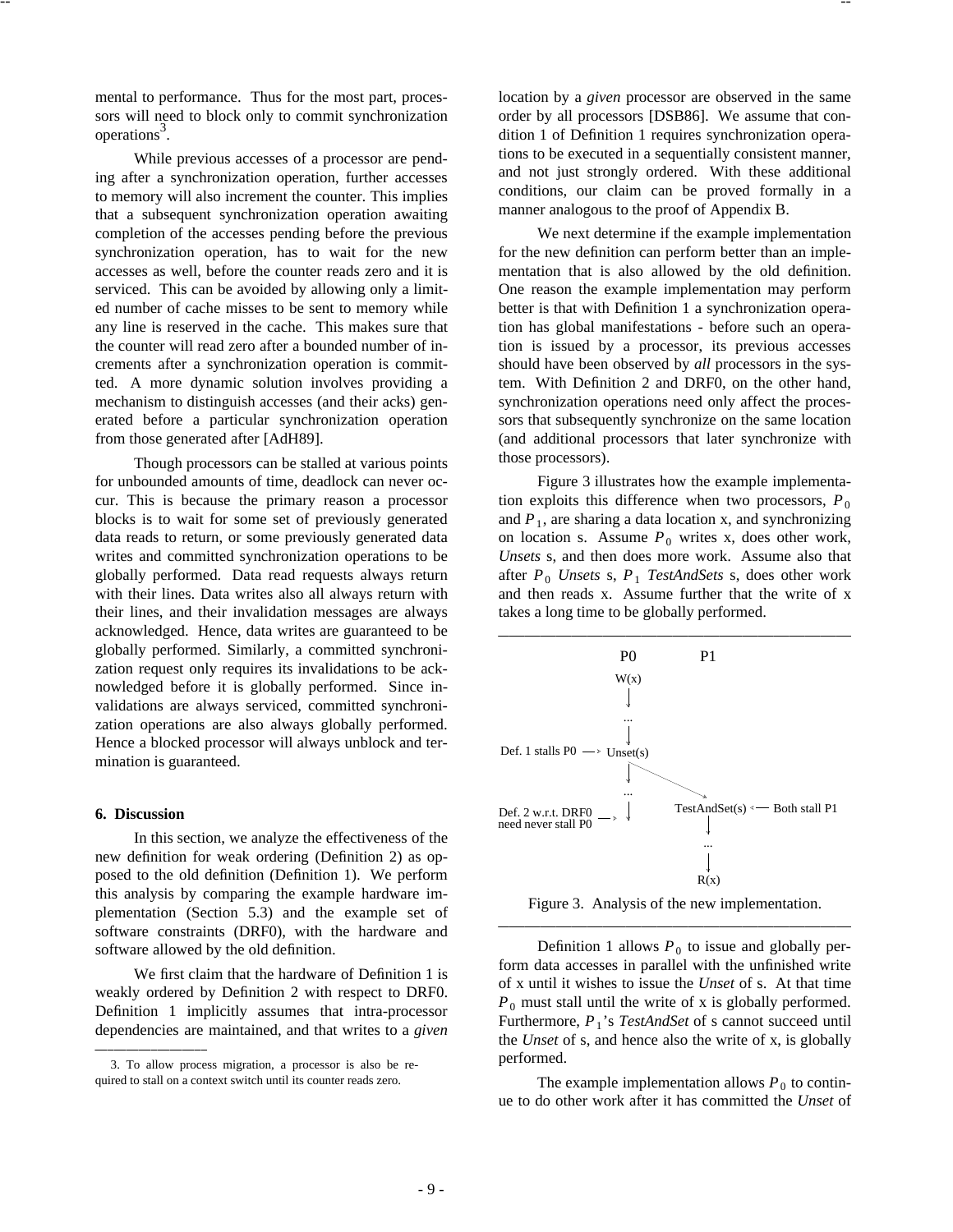s.  $P_0$ 's further progress is limited only by implementation restrictions, such as, a cache miss that needs to replace the block holding s. *P*<sup>1</sup> 's *TestAndSet* of s, however, will still be blocked until  $P_0$ 's write is globally performed, and *Unset* of s commits. Thus,  $P_0$  but not  $P_1$ gains an advantage from the example implementation.

-- --

One very important case where the example implementation is likely to be slower than one for Definition 1 occurs when software performs repeated testing of a synchronization variable (e.g., the *Test* from a *Test-and-TestAndSet* [RuS84] or spinning on a barrier count). The example implementation serializes all these synchronization operations, treating them as writes. This can lead to a significant performance degradation.

The unnecessary serialization can be avoided by improving on DRF0 to yield a new data-race-free model. In particular, a distinction between synchronization operations that only read (e.g., *Test*), only write (e.g., *Unset*), and both read and write (e.g., *TestAndSet*) can be made. Then DRF0 can be modified so that a processor cannot use a read-only synchronization operation to order its previous accesses with respect to subsequent synchronization operations of other processors. This does not compromise on the generality of the software allowed by DRF0 but will allow optimizations that lead to higher performance. In particular, for the example implementation, the read-only synchronization operations need not be serialized, and are not required to stall other processors until the completion of previous accesses.

Finally, we compare the software for which implementations based on Definition 1 appear sequentially consistent, and the software allowed by DRF0. Although the data-race-free model captures a large number of parallel programs, there exist some programs that use certain restricted kinds of data races for which implementations of Definition 1 appear sequentially consistent. Spinning on a barrier count with a data read is one example. We emphasize however, that this feature is not a drawback of Definition 2, but a limitation of DRF0. To allow such races, a new synchronization model can be defined.

# **7. Conclusions**

Most programmers of shared memory systems implicitly assume the model of sequential consistency for the shared memory. This model precludes the use of most performance enhancing features of uniprocessor architectures. We advocate that for better performance, programmers change their assumptions about hardware and use the model of weak ordering, which was originally defined by Dubois, Scheurich and Briggs in terms of certain conditions on hardware. We believe, however, that this definition is unnecessarily restrictive on hardware and does not adequately specify the programmer's model.

We have re-defined weak ordering as a contract between software and hardware where hardware promises to appear sequentially consistent at least to the software that obeys a certain set of constraints which we have called the synchronization model. This definition is analogous to that given by Lamport for sequential consistency in that it only specifies how hardware should *appear* to software. The definition facilitates separate analyses and formal proofs of necessary and sufficient conditions for software and hardware to obey their sides of the contract. It allows programmers to continue reasoning about their programs using the sequential model of memory. Finally, it does not inflict any unnecessary directives on the hardware designer.

To illustrate the advantages of our new definition, we have specified an example synchronization model (DRF0) that forbids data races in a program. We have demonstrated that such a formal specification makes possible an implementation not allowed by the old definition, thereby demonstrating the greater generality of our definition. Finally, we have indicated how some constraints on DRF0 may be relaxed to improve the performance of our implementation.

A promising direction for future research is an application of the new definition to further explore alternative implementations of weak ordering with respect to data-race-free models. A quantitative performance analysis comparing implementations for the old and new definitions of weak ordering would provide useful insight.

Another interesting problem is the construction of other synchronization models optimized for particular software paradigms, such as, sharing only through monitors, or parallelism only from do-all loops, or for specific synchronization primitives offered by specific systems, e.g., QOSB [GVW89]. These optimizations may lead to implementations with higher performance.

#### **8. Acknowledgements**

We would like to thank Vikram Adve, William Collier, Kourosh Gharachorloo, Garth Gibson, Richard Kessler, Viranjit Madan, Bart Miller, Robert Netzer, and Marvin Solomon for their valuable comments on earlier drafts of this paper. We are particularly grateful to Kourosh Gharachorloo for bringing to our attention an error in an earlier version of the proof in Appendix B and to Michel Dubois for pointing out some of the limitations of DRF0. These had been overlooked by us in [AdH89].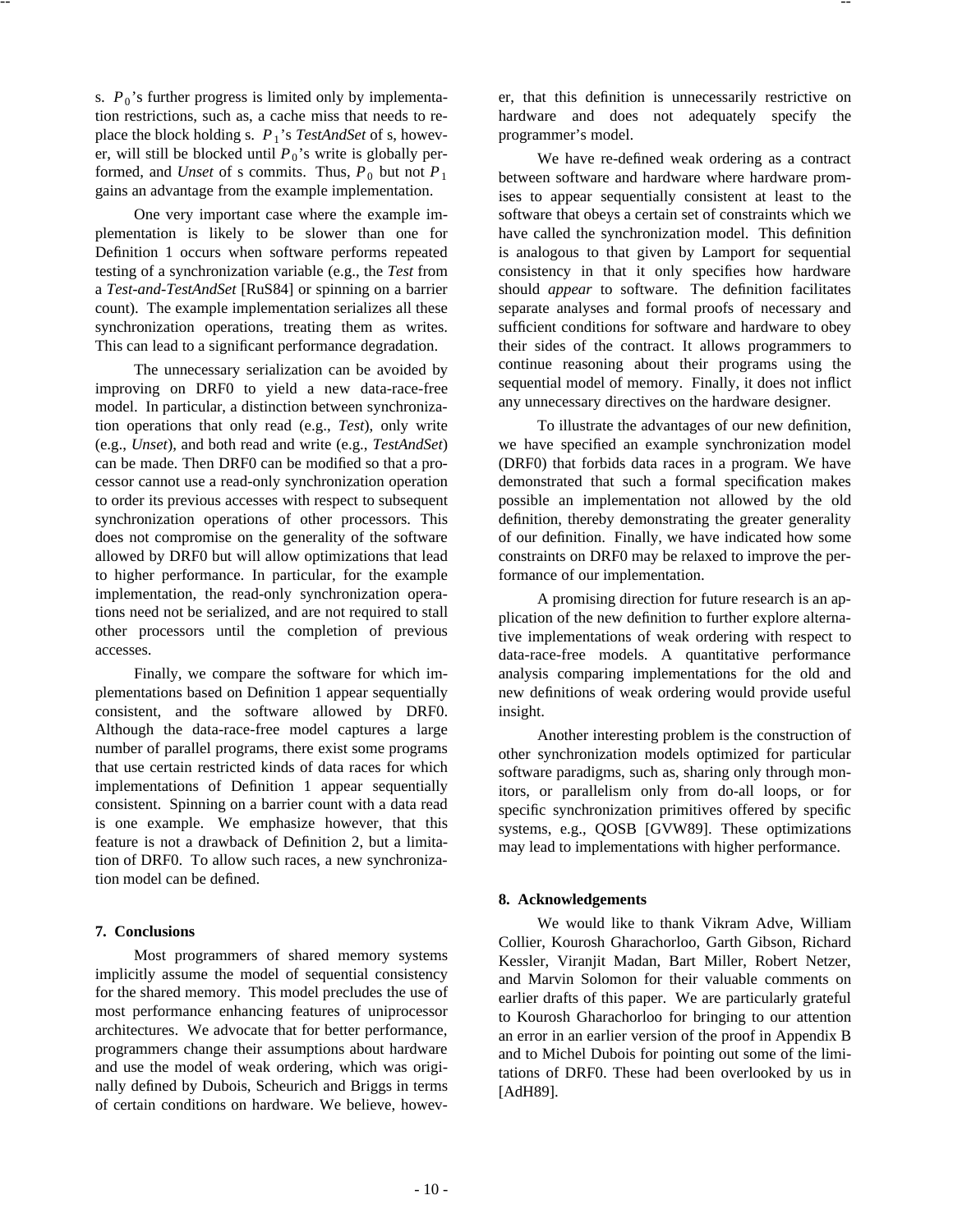#### **9. References**

[AdH89] S. V. ADVE and M. D. HILL, Weak Ordering - A New Definition And Some Implications, Computer Sciences Technical Report #902, University of Wisconsin, Madison, December 1989.

-- --

- [ASH88] A. AGARWAL, R. SIMONI, M. HOROWITZ and J. HENNESSY, An Evaluation of Directory Schemes for Cache Coherence, *Proc. 15th Annual International Symposium on Computer Architecture*, Honolulu, Hawaii, June 1988, 280- 289.
- [ArB86] J. ARCHIBALD and J. BAER, Cache Coherence Protocols: Evaluation Using a Multiprocessor Simulation Model, *ACM Transactions on Computer Systems 4*, 4 (November 1986), 273- 298.
- [BeG81] P. A. BERNSTEIN and N. GOODMAN, Concurrency Control in Distributed Systems, *Computing Surveys 13*, 2 (June, 1981), 185-221.
- [BNR89] R. BISIANI, A. NOWATZYK and M. RAVISHANKAR, Coherent Shared Memory on a Distributed Memory Machine, *Proc. International Conference on Parallel Processing*, August 1989, I-133-141.
- [BMW85] W. C. BRANTLEY, K. P. MCAULIFFE and J. WEISS, RP3 Process-Memory Element, *International Conference on Parallel Processing*, August 1985, 772-781.
- [Col84] W. W. COLLIER, Architectures for Systems of Parallel Processes, Technical Report 00.3253, IBM Corp., Poughkeepsie, N.Y., 27 January 1984.
- [Col90] W. W. COLLIER, *Reasoning about Parallel Architectures*, Prentice-Hall, Inc., To appear 1990.
- [DeM88] R. DELEONE and O. L. MANGASARIAN, Asynchronous Parallel Successive Overrelaxation for the Symmetric Linear Complementarity Problem, *Mathematical Programming 42*, 1988, 347-361.
- [DSB86] M. DUBOIS, C. SCHEURICH and F. A. BRIGGS, Memory Access Buffering in Multiprocessors, *Proc. Thirteenth Annual International Symposium on Computer Architecture 14*, 2 (June 1986), 434-442.
- [DSB88] M. DUBOIS, C. SCHEURICH and F. A. BRIGGS, Synchronization, Coherence, and Event Ordering in Multiprocessors, *IEEE Computer 21*, 2 (February 1988), 9-21.
- [GVW89] J. R. GOODMAN, M. K. VERNON and P. J. WOEST, Efficient Synchronization Primitives for Large-Scale Cache-Coherent Multiprocessors, *Proc. Third International Conference on Architectural Support for Programming Languages and Operating Systems*, Boston, April 1989, 64-75.
- [Kro81] D. KROFT, Lockup-Free Instruction Fetch/Prefetch Cache Organization, *Proc. Eighth Symposium on Computer Architecture*, May 1981, 81-87.
- [Lam78] L. LAMPORT, Time, Clocks, and the Ordering of Events in a Distributed System, *Communications of the ACM 21*, 7 (July 1978), 558-565.
- [Lam79] L. LAMPORT, How to Make a Multiprocessor Computer That Correctly Executes Multiprocess Programs, *IEEE Trans. on Computers C-28*, 9 (September 1979), 690-691.
- [Lam86] L. LAMPORT, The Mutual Exclusion Problem, Parts I and II , *Journal of the Association of Computing Machinery 33*, 2 (April 1986), 313- 348.
- [NeM89] R. H. B. NETZER and B. MILLER, Detecting Data Races in Parallel Program Executions, Computer Sciences Technical Report #894, University of Wisconsin, Madison, November 1989.
- [Pap86] C. PAPADIMITRIOU, *The Theory of Database Concurrency Control*, Computer Science Press, Rockville, Maryland 20850, 1986.
- [PBG85] G. F. PFISTER, W. C. BRANTLEY, D. A. GEORGE, S. L. HARVEY, W. J. KLEINFELDER, K. P. MCAULIFFE, E. A. MELTON, V. A. NORTON and J. WEISS, The IBM Research Parallel Processor Prototype (RP3): Introduction and Architecture, *International Conference on Parallel Processing*, August 1985, 764-771.
- [RuS84] L. RUDOLPH and Z. SEGALL, Dynamic Decentralized Cache Schemes for MIMD Parallel<br>Processors, Proc. Eleventh International Processors, *Proc. Eleventh International Symposium on Computer Architecture*, June 1984, 340-347.
- [ScD87] C. SCHEURICH and M. DUBOIS, Correct Memory Operation of Cache-Based Multiprocessors, *Proc. Fourteenth Annual International Symposium on Computer Architecture*, Pittsburgh, PA, June 1987, 234-243.
- [ScD88] C. SCHEURICH and M. DUBOIS, Concurrent Miss Resolution in Multiprocessor Caches, *Proceedings of the 1988 International Conference on Parallel Processing*, University Park PA, August, 1988, I-118-125.
- [Sch89] C. E. SCHEURICH, Access Ordering and Coherence in Shared Memory Multiprocessors, Ph.D. Thesis, Department of Computer Engineering, Technical Report CENG 89-19, University of Southern California, May 1989.
- [ShS88] D. SHASHA and M. SNIR, Efficient and Correct Execution of Parallel Programs that Share Memory, *ACM Trans. on Programming Languages and Systems 10*, 2 (April 1988), 282- 312.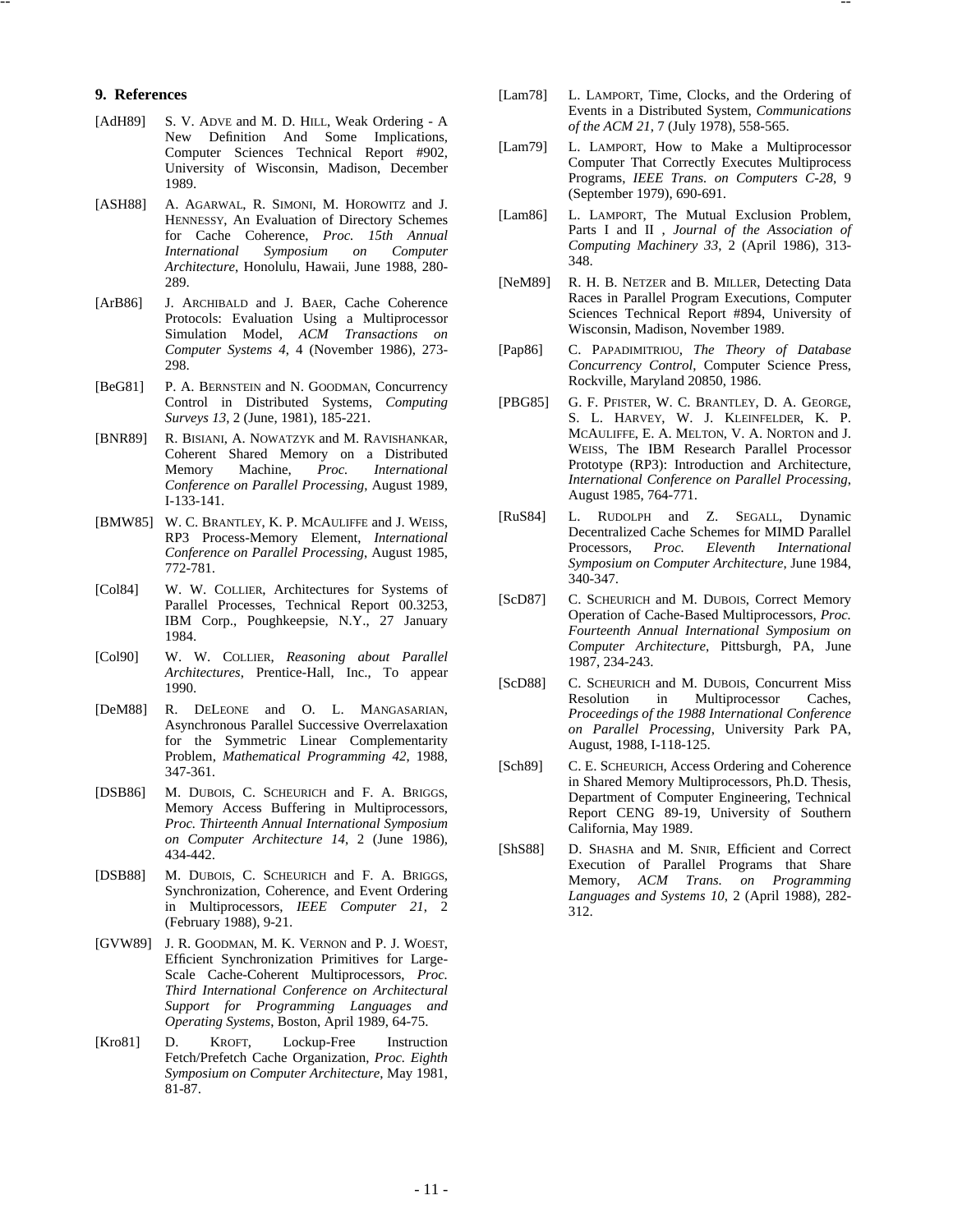# **Appendix A 4 : A necessary and sufficient condition for weak ordering w.r.t. DRF0.**

-- --

**Lemma 1:** A system is weakly ordered with respect to DRF0 if only if for any execution E of a program that obeys DRF0, there exists a happens-before relation  $\xrightarrow{\text{hb}}$ , defined for the program such that (1) every read in E appears in  $\xrightarrow{hb}$ , (2) every read in  $\rightarrow$  appears in E, and (3) a read always returns the value written by the last write<sup>5</sup> on the same variable, ordered before it by  $\stackrel{\text{hb}}{\longrightarrow}$ .

# *Proof of necessity*

In proving necessity, we do not consider programs for the executions of which an equivalent serialization of accesses can be found as a result of the nature of the initial values of variables and the immediate operands in the code. Instead, we only concern ourselves with general programs where the immediate operands and the initial values may be looked upon as variables which could be assigned arbitrary values and still result in serializable executions.

The proof proceeds by contradiction. Suppose there exists a system which is weakly ordered with respect to DRF0 but does not obey the above condition. Then for any execution E of a program that obeys DRF0, there must be a total ordering T of all its accesses which produces the same result as E, and which is consistent  $6$  with the program order of all the processes comprising E.

Since T is consistent with program order, there corresponds an execution *E*′ on the idealized architecture that produces the same result as T. Consider the happens-before relation  $\xrightarrow{hb}$  corresponding to *E'*. In *E'*, the partial ordering of accesses as defined by  $\rightarrow$  is consistent with the order in which accesses are executed. Since all conflicting accesses are ordered by  $\xrightarrow{hb}$ , they are all executed in the order determined by  $\xrightarrow{hb}$ . This implies that a read in *E*′ always returns the value of the write ordered last (this is unique for DRF0) before it

by  $\xrightarrow{hb}$ . Since the result of an execution depends on the value returned by every read, it follows that for E and *E*′ to have the same result, a read in E must appear in  $\xrightarrow{hb}$  and vice versa, and a read in E must return the value of the last write ordered before it by  $\xrightarrow{hb}$ . This contradicts our initial hypothesis.  $\Box$ 

# *Proof of sufficiency*

We now prove that a system that obeys the given condition is weakly ordered w.r.t. DRF0. From the given condition, there exists a happens-before relation  $\rightarrow$  corresponding to any execution *E* of a program that obeys DRF0, such that every read in *E* occurs in  $\rightarrow$  and vice versa, and a read in E returns the value of the write ordered last before it by this happens-before. Consider the execution *E*′ on the idealized architecture, to which this happens-before corresponds.

The order of execution of accesses in *E*′ is consistent with  $\xrightarrow{hb}$ . Since all conflicting accesses are ordered by  $\xrightarrow{hb}$ , it follows that a read in *E'* always returns the value of the write ordered last before it by  $h b \rightarrow$ . This implies that the result of *E* is the same as that of  $E'$ . Hence it suffices to show that there exists a total ordering of the accesses in *E*′ that is consistent with program order. This is trivially true since *E*′ is an execution on an architecture where all memory accesses are executed atomically and in program order.  $\square$ 

# **Appendix B: Proof of sufficiency of the conditions in Section 5.1 for weak ordering w.r.t. DRF0**

We prove that the conditions of Section 5.1 are sufficient for weak ordering with respect to DRF0 by showing that a system that obeys these conditions also satisfies the necessary and sufficient condition of Lemma 1 in Appendix A.

Consider a program P that obeys DRF0. Let E be an execution of P on a system that obeys the conditions of Section 5.1. Consider the set of accesses A(t) comprising of all the accesses in E that are committed before or at (wall-clock) time t. Define the relations  $p_{\text{po(t)}}$  and  $\rightarrow$  so(t)  $\rightarrow$  on the accesses in A(t) as follows: *op*<sub>1</sub>  $p_{0}(t)$  *op*<sub>2</sub> if and only if *op*<sub>1</sub> occurs before *op*<sub>2</sub> in program order for some processor.  $op_1 \xrightarrow{so(t)} op_2$  if and only if  $op_1$  and  $op_2$  are synchronization operations that access the same memory location and  $op_1$  commits before  $op_2^7$ . Define  $\frac{xo(t)}{s}$  as the irreflexive, transitive closure of  $\frac{p_0(t)}{t}$  and  $\frac{s_0(t)}{t}$ . Intuitively,  $\frac{x_0(t)}{t}$  reflects the state of the execution E at time t.

<sup>4.</sup> Throughout Appendices A and B, unless mentioned otherwise, reads and writes include synchronization operations. An execution is assumed to be augmented for the initial and final state of memory, as in Section 4.

<sup>5.</sup> Strictly speaking, with synchronization operations that read and modify memory, sufficiency is guaranteed only if the read of a synchronization operation occurs before its write. Otherwise, the read should be required to return a *modification* of the last write, where the modification depends on the synchronization operation.

<sup>6.</sup> Two relations *A* and *B* are consistent if and only if  $A \cup B$ can be extended to a total ordering [ShS88].

<sup>7.</sup> Condition 3 ensures that  $\xrightarrow{s_0(t)}$  defines a total order for all synchronization operations to the *same* location in A(t).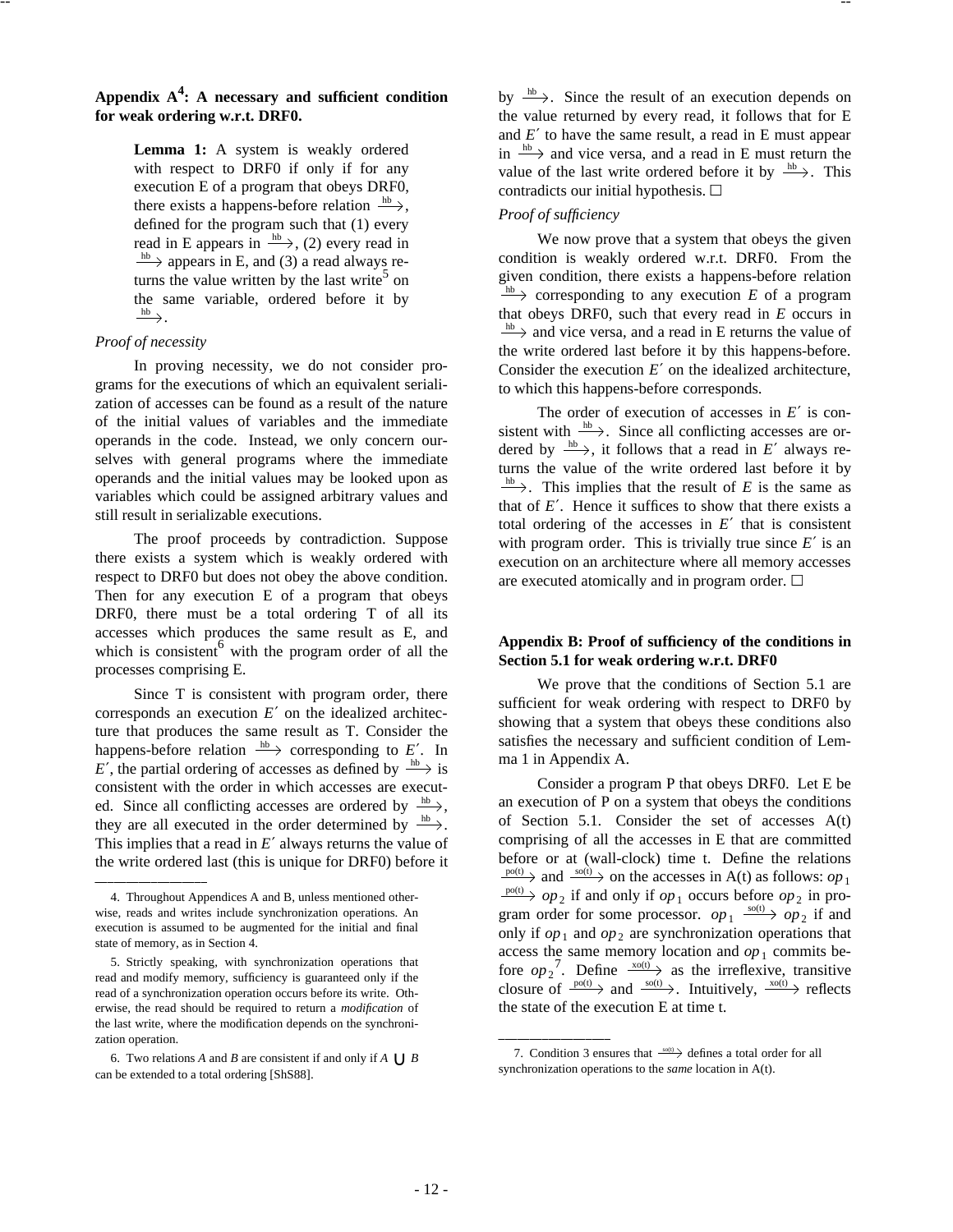Let the entire execution complete at some time T. We will show that  $\frac{xo(T)}{s}$  is a happens-before relation, and a read in E returns the value of the write ordered last before it by this happens-before relation. Because of the way  $\frac{xo(T)}{s}$  is constructed, every read in E appears in  $\frac{x(0)}{1}$  and vice versa, and hence, by Lemma 1, the proposition will be proved.

-- --

The proof proceeds by contradiction. Suppose the above claim is not true. Then, either  $\frac{xo(T)}{s}$  is not a happens-before relation for P, or else a read in E does not return the value of the last write ordered before it by  $\frac{x \cdot (T)}{T}$ . Let *t'* be the maximum value such that for all t  $\langle t', \xrightarrow{xo(t)}$  could have lead to a  $\xrightarrow{xo(T)}$  that is a happens-before relation, and every read that appears in  $\rightarrow$  returns the value of the last write ordered before it by this happens-before relation. Denote the set of happens-before relations that could have been produced just before time  $t'$  as  $H(t')$ .

The time *t*′ is the earliest time at which it can be detected that the system is not sequentially consistent. Hence at *t*′, some data read or some read-only or readwrite synchronization operation *R*, must have committed such that either (i)  $R$  does not appear in any of the happens-before relations in  $H(t')$  or (ii) the value returned by  $R$  is from a write that is not ordered last before it by any of the happens-before relations in H(*t*′-).

We first prove by contradiction that (i) above is not possible. Suppose *R* does not appear in any of the happens-before relations in H(*t*′-). The memory accesses generated by a processor are totally governed by the values its reads return. Before *t*′, all the reads that committed returned values that could have lead to some sequentially consistent execution. Hence, these reads could not have lead to the generation of *R*. Reads that returned values before *t*′ but did not commit are components of read-write synchronization operations. Condition 4 ensures that a processor cannot generate an access until its previous synchronization accesses are committed. Thus, synchronization operations that returned a value but were not committed before *t*′ also cannot result in the generation of *R*. Thus, we have proved that *R* does indeed appear in all the happensbefore relations in H(*t*′-).

In the rest of the proof, we show (again by contradiction) that (ii) above is not possible. The argument for (i) also implies that *all* accesses generated before *t*′ appear in all the happens-before relations in H(*t*′-). Thus  $\xrightarrow{x_0(t')}$  can lead to at least one of the happensbefore relations in H(*t*′−). Let one of these relations be  $h b \rightarrow$ . Denote the program order and synchronization order relations corresponding to  $\xrightarrow{hb}$  by  $\xrightarrow{p_0}$  and  $\xrightarrow{s_0}$ respectively. Let *W*′ be the write whose value *R* returns<sup>8</sup>. Since *R* reads the value written by *W'*, *W'* must

be committed before or at *t*′. Hence, *W*′ appears in  $\lim_{x \to a}$  and in  $\xrightarrow{hb}$ . Therefore, W' is ordered with respect to *R* by  $\xrightarrow{hb}$ . But by hypothesis, *W'* is not the last write ordered before *R* by  $\xrightarrow{hb}$ . Let *W* be the last write ordered before *R* by  $\xrightarrow{hb}$ . (DRF0 ensures that this is unique.) Thus, either  $W \xrightarrow{hb} R \xrightarrow{hb} W'$  or W'  $\rightarrow$  *W*  $\rightarrow$  *R*. We will prove that *R* cannot return the value written by *W*′ in either of these cases.

We first prove the following simple results. Below,  $S_i$ 's are synchronization operations.

(a) If  $S_i \xrightarrow{\text{hb}} S_j$ , and  $S_j$  committed before or at *t'*, then *S<sup>i</sup>* committed before *S<sup>j</sup>* .

Proof - If  $S_i \xrightarrow{s_0} S_j$  and  $S_i$  did not commit before  $S_j$ , then since  $S_i$  appears in  $\xrightarrow{s_0(t')}$ ,  $\xrightarrow{s_0(t')}$  cannot be the same as  $\xrightarrow{s_0}$ , and hence  $\xrightarrow{x_0(t')}$  cannot lead to  $\xrightarrow{hb}$ , a contradiction.

If  $S_i \xrightarrow{\text{po}} S_j$ , and if  $S_i$  did not commit before  $S_j$ , then either  $S_i$  will commit later or  $S_i$  will not occur in the execution. The former violates condition 4 and the latter implies that  $\frac{xo(t')}{\longrightarrow}$  cannot lead to  $\frac{hb}{\longrightarrow}$ ,

Since  $\xrightarrow{hb}$  is the transitive closure of  $\xrightarrow{so}$  and  $p_0 \rightarrow$ , it follows that if  $S_i \xrightarrow{\text{hb}} S_j$ , then  $S_i$  committed before *S<sup>j</sup>* .

(b) If *A* is a data access that committed before or at *t*′ and  $S_i \xrightarrow{\text{hb}} A$ , then  $S_i$  committed before *A* was generated.

Proof - Either  $S_i \xrightarrow{p_0} A$  or  $S_i \xrightarrow{hb} S_j \xrightarrow{p_0} A$ . Suppose  $S_i \xrightarrow{\text{po}} A$  and  $S_i$  is not committed before *A* is generated. Then either  $S_i$  commits after *A* is generated, or  $S_i$  does not occur in E. The former violates condition 4 and the latter implies that  $\frac{xo(t')}{\longrightarrow}$  cannot lead to  $\frac{hb}{\longrightarrow}$ . Hence if  $S_i \xrightarrow{po} A$ ,  $S_i$  is committed before *t'*. Now suppose that  $S_i \xrightarrow{\text{hb}} S_j \xrightarrow{\text{po}} A$ . Then from the above argument  $S_j$ must have committed before *A* is generated. Therefore, *S<sup>i</sup>* must have committed before *A* is generated (result a).

(c) If  $A_i$  and  $A_j$  are conflicting accesses by different processors such that  $A_i \xrightarrow{\text{hb}} A_j$ , and  $A_j$  commits before or at  $t'$ , then  $A_i$  commits before  $A_j$ .

If  $A_i$  is a synchronization access, then the result follows from results (a) and (b). If  $A_i$  is a data access, then either  $A_i \xrightarrow{po} S_1 \xrightarrow{so} S_2 \xrightarrow{hb} A_j$  or  $A_i \xrightarrow{po} S_1 \xrightarrow{so} A_j$ . For the former case,  $S_2$  must commit before  $A_j$  is generated (result b), and so  $S_1$  must commit before  $S_2$ (result a), and so  $A_i$  must commit before  $S_2$  (condition 5) and because  $\frac{x o(t')}{\longrightarrow}$  can lead to  $\frac{hb}{\longrightarrow}$ ). Thus  $A_i$  commits before  $A_j$  is generated, and hence before it is committed. A similar argument can be applied to the latter case.

<sup>8.</sup> We assume that a read always returns the value of some write in the augmented execution.